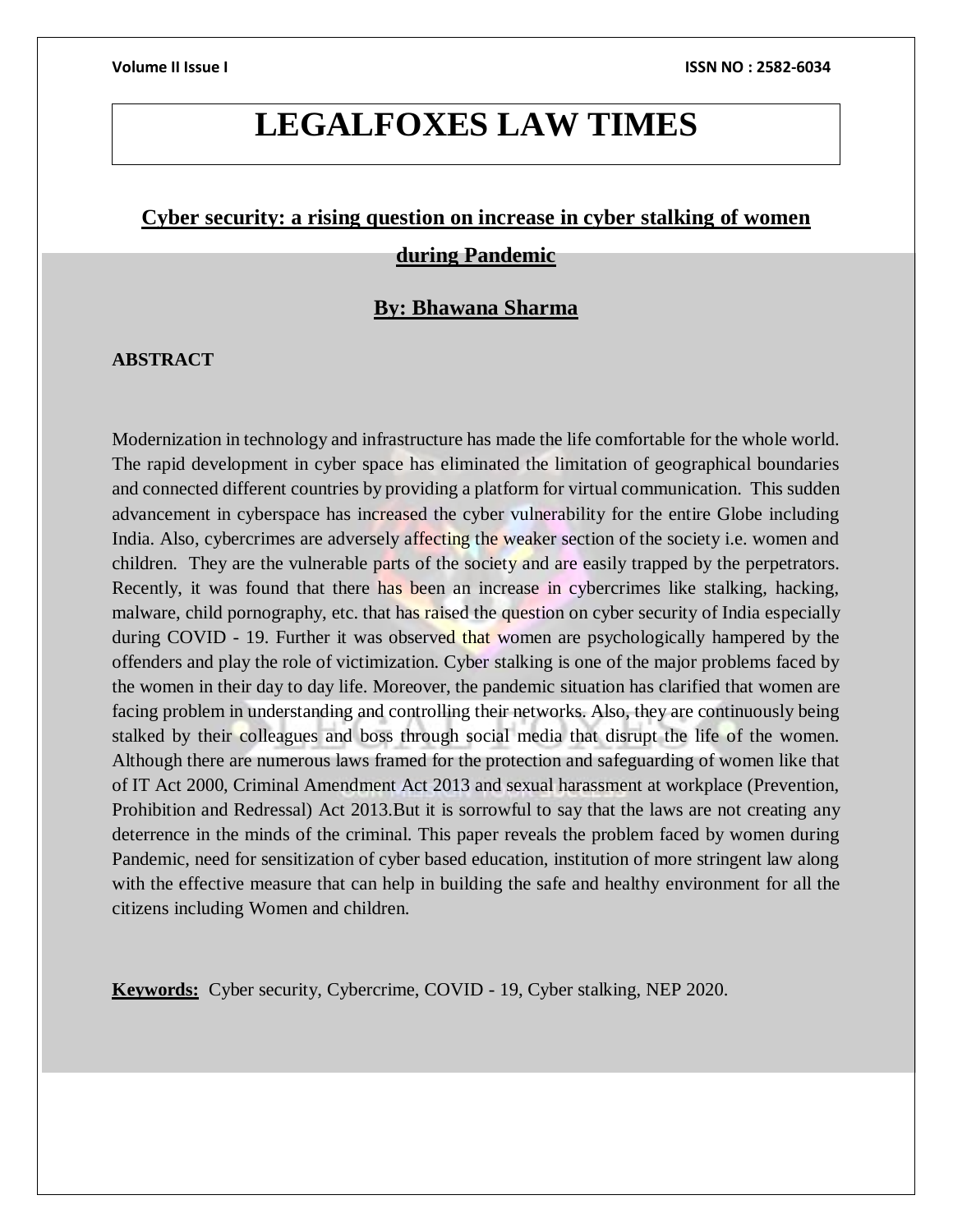### **INTRODUCTION**

We are living in a modernize world where more than half of the total population is dependent on Internet. Internet has become an essential need in today`s world as it has made life so comfortable and easy that people can`t think life without it. It has changed the life style and connected people beyond the geographical boundaries. It has organized an effective and virtual ways to communicate people from different parts of the world. The first internet prototype was introduced in late 1960s along with the advanced research project agency network (ARPANET). From the year 1970s the technology started growing and now it has gained huge popularity all around the globe. The development in cyber space has proved to be useful for many people. It has provided a platform to do e - business, online education and has also helped the government agencies to maintain their confidential data. In common parlance "Cyber space" is nothing but a non - physical domain which carries flow of information and communication between networks and computer systems. Cyber space has earned a remarkable progress, but at the same time the cyber vulnerability has become crucial matter for discussion. Due to rapid development in cyberspace the number of cyber crimes has also increased.

Cybercrime are the crimes that are committed through computers and are illegal in nature like hacking, online theft, child pornography, stalking, malware, fraud, obscenity, cyber terrorism etc. It is an attack on all the data and information stored with the government, corporate sectors and also with the individuals. Cyber crime has become a sensitive matter as it can destroy the security of the nation by gaining all the unauthorized data. Cyber crime is imposing an adverse effect on the weaker section of the society i.e. children and women. Cyber stalking against women is the rising issue and has become a matter for dialogue as it causes harm to their dignity and destroys their confidence. Further, it was found in most of the cases that the women are afraid to report cyber crime cases because of the societal stigma on their character. As per the reports it was found that there has been a sudden increase in cybercrimes against women during lockdown. They are several cases of cyber stalking and false accounts on social networking sites which were coming into picture by the cyber security agencies and national commission for women.

Cyber stalking is a crime that involves two persons the attacker and the victim who is consistently harassed and threatened by the attacker over a long period of time through internet or any electronic media. It is a heinous crime against an individual, a group or an organization and mostly the females get victimized and harassed by the stalker. Cyber stalking may encompass identity theft, threats, monitoring, solicitation for sex or gathering of information to threaten the victim. It can be performed with an intention to humiliate, defame or out of anger, jealous, revenge in love etc. Social media applications like instagram, facebook, twitter has become a hunting ground for the users especially for the females. In 2018 National Crime Record Bureau (NCRB) report says that Karnataka (with 5839 cases), Uttar Pradesh (with 6280 cases) and Maharashtra (1262 out of 3511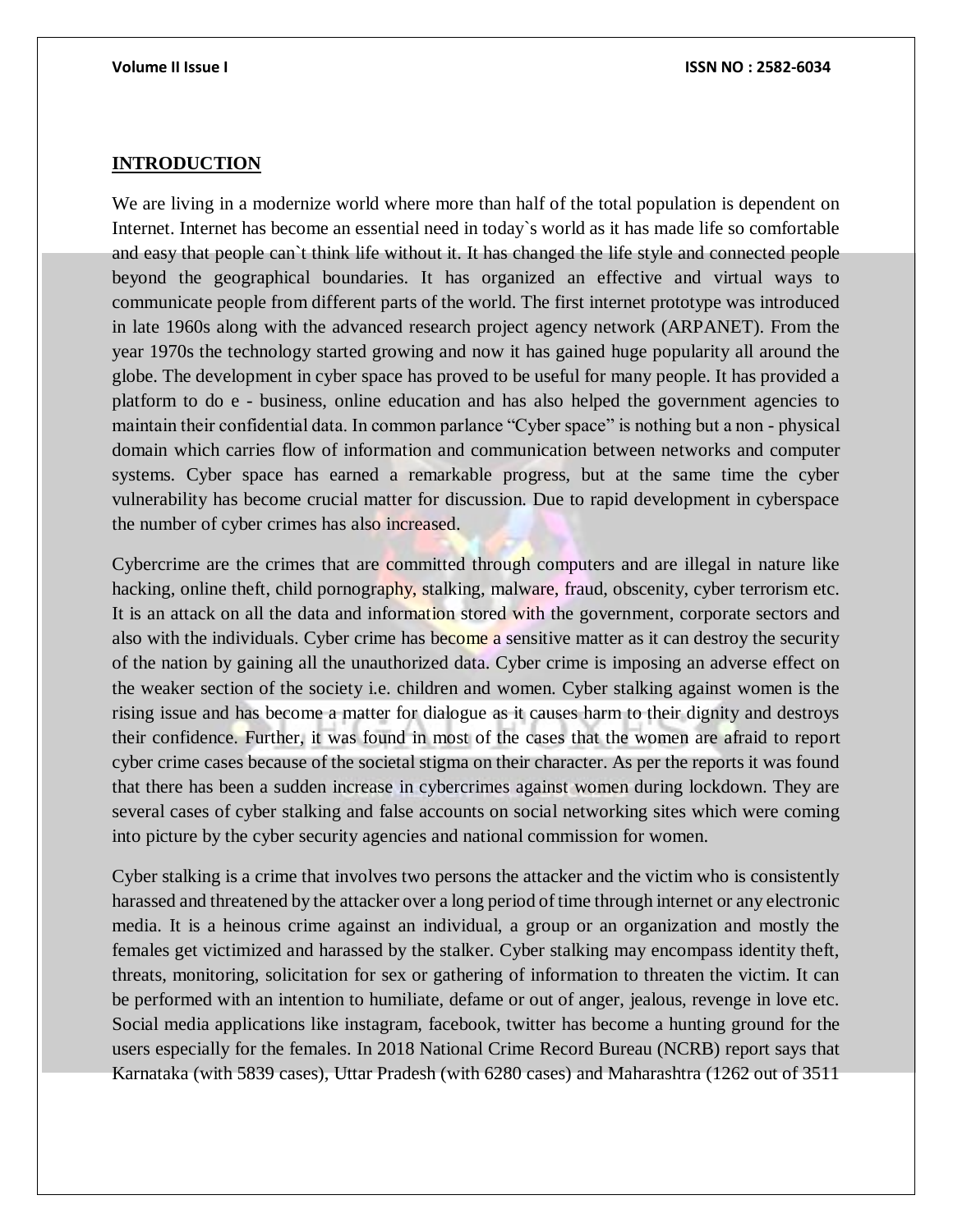$\overline{a}$ 

cases) are the states having huge number of cases related to cyber stalking of women and children<sup>1</sup>. The report clearly demonstrates the power of the stalker and their hands in psychological break down of women in the society. Cyber stalking is consisting of Internet stalking (use of internet to slander and endanger their victim) computer stalking (exploits the working of Internet and windows operating system of the targeted computer) and E - mail stalking (involve unsolicited mails).

To avoid cyber crime the government took many initiatives to strengthen the cyber security in India. Cyber security is the procedure and technology to safeguard the data, network and computers from cyber attacks. The ministry of communication and Information Technology provides a strategy outline called the National Cyber Security Policy. The sectors like health care, retail trade, media and energy face Advance Persistent Threat (APT). The growth in data consumption is more than 35% which has raised the issue of a techno - legal nature. The countries have started following different approaches like data localization, data sovereignty, handling fake news, internet governance and international law. The motive of the government body is to safeguard public and private infrastructure against cyber attack. The concept of cyber defense is adopted to address the upcoming challenges such as Cross-Border Privacy Rules (CBPR), EU`s General Data Protection Regulation (GDPR) and US` Clarifying Lawful Overseas Use of Data  $(CLOUD)$  Act.<sup>2</sup>

In India the authority has created a Cyber Security Policy in 2013 with the aim to maintain safety and security in cyber space. Now in 2020 the authority came up with another cyber security policy which seeks to create a safe, secure, resilient, vibrant and trusted cyber space for the economic progress of India<sup>3</sup>. The government has launched the cyber crime portal www.cybercrime.gov.in for filing of complaints<sup>4</sup>. As per the data given by the National Crime Records Bureau (NCRB) there has been 30% jump in cases recorded in 2017 (21796) with 4971 case Uttar Pradesh has the highest number of cyber crimes followed by Maharashtra and Karnataka with 3604 and 3174 respectively. The new crime head was introduced for the cases reported under ATM fraud and online bank fraud. In comparison to 2017 NCRB report, the cases in 2016 were 6% more than the 2015.

In India Cyber Security Policy strengthen the country`s security along with other like the Indian Computer Emergency Response Team (CERT - In), the Cyber Surakshit Bharat held by the Ministry of Electronics &Information Technology (MeitY) and the National Critical Information

<sup>1</sup> Jayprakash S Naidu, *Tops in cases of Cyber staking, ATM - related and online frauds*, Hindustan Times, 9 January, 2020.

<sup>2</sup>GulshanRai, *Why cyber security should be India's foremost priority*, Economics Time, 31 October, 2019.

<sup>3</sup>SudhiRanjanSen, *New cyber security policy aims for safe, resilient to boost economic progress*, Hindustan Times, 27 January, 2020.

<sup>4</sup> IANS, *Government taking steps to prevent online frauds: Minister*, Economic Time, 5 February, 2020.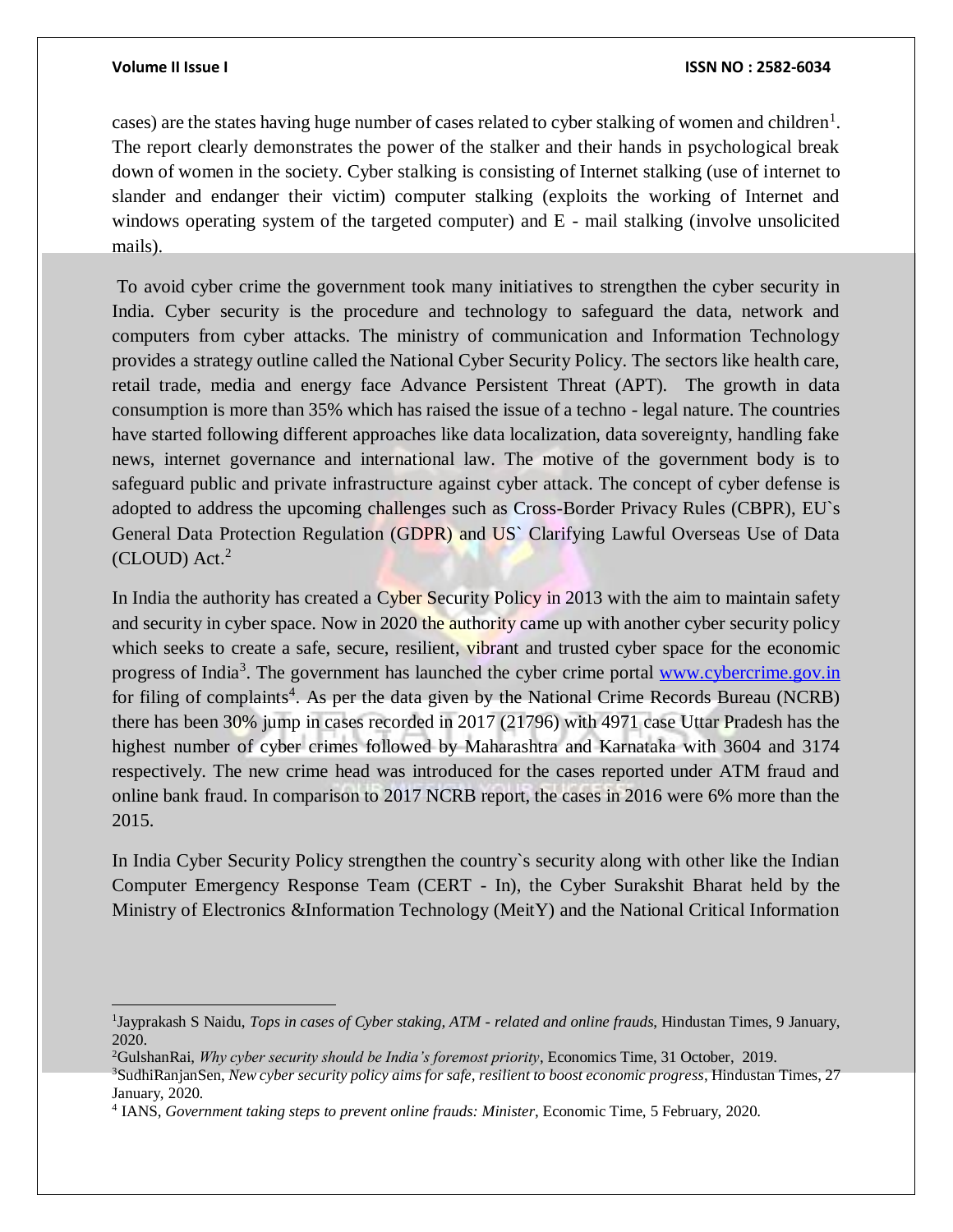l

### **Volume II Issue I ISSN NO : 2582-6034**

Infrastructure Protection Centre  $(NCIIPC)^5$  to safeguard the confidential data and prevent cyber attack.

Picture - 1 shows the number of cases registered and number of persons arrested from 2011 - 15. Also reflects that the registrations of cases are more than the arrest of the accused.



<sup>5</sup> ET Government, *Opinion: National Cyber Security Policy needs trans - sectoral synergies*, Economics Times, 15 April, 2020.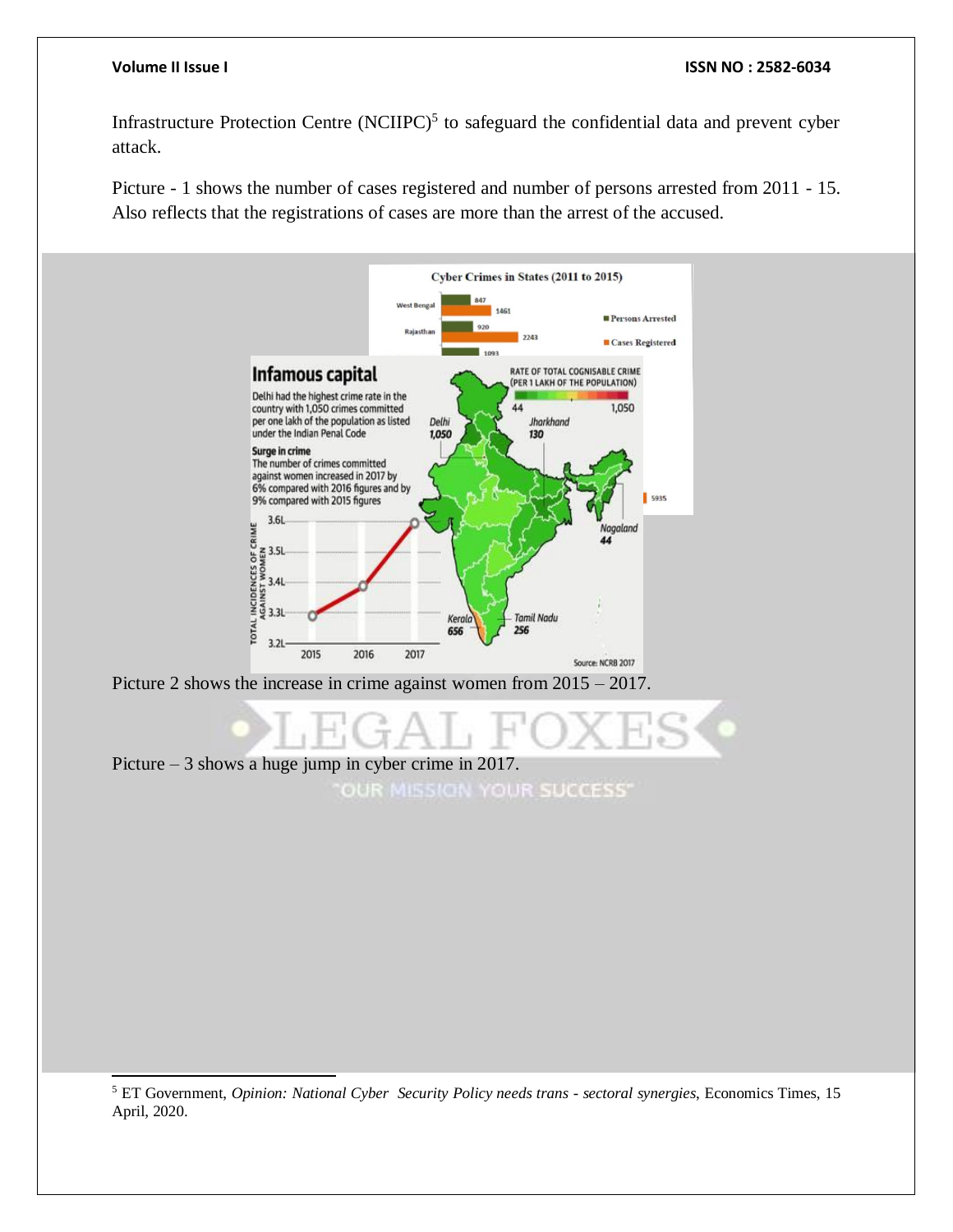

## **CYBER CRIME DURING PANDEMIC SITUATION**

During COVID - 19 pandemic the central government has announced national lockdown and applied DM Act 2005<sup>6</sup> to combat the spread of Coronavirus. The Home Minister along with Prime Minister declared lockdown for maintaining uniformity all over India to deal with COVID- 19. The Ministry has framed certain guidelines to be followed during lockdown such as no mass gathering, work from home etc. These rules are framed by using the DM Act  $2005<sup>7</sup>$  and if anyone disobeys the instructions will be punished under the DM Act  $2005^8$  and IPC<sup>9</sup>.

Keeping in mind the rules framed by the central government many institutions, government agencies and industries started working from home. This has resulted in increase in demand of internet as people started their operations and meetings online through various online applications like Zoom, Microsoft team, etc. As per the reports on global technology website CNET says that there has been an increase in hacking attempts on system from 15% to 20% from the beginning of the year till the month of March. The recent information from International Criminal Police

 $\overline{a}$ 

<sup>6</sup>The Disaster Management Act No.53 of 2005.

<sup>7</sup> PTI, *Lockdown violators booked under IPC, Disaster Management Act: Home secretary to states*, The Times of India, 2 April, 2020.

<sup>8</sup>Disaster Management Act No.53 of 2005, s.51, s.52, s.53, s.54, s.55, s.56, s.57,s.58, s.59, s.60.

<sup>9</sup> Indian Penal Code Act No.45 of 1860, s.188.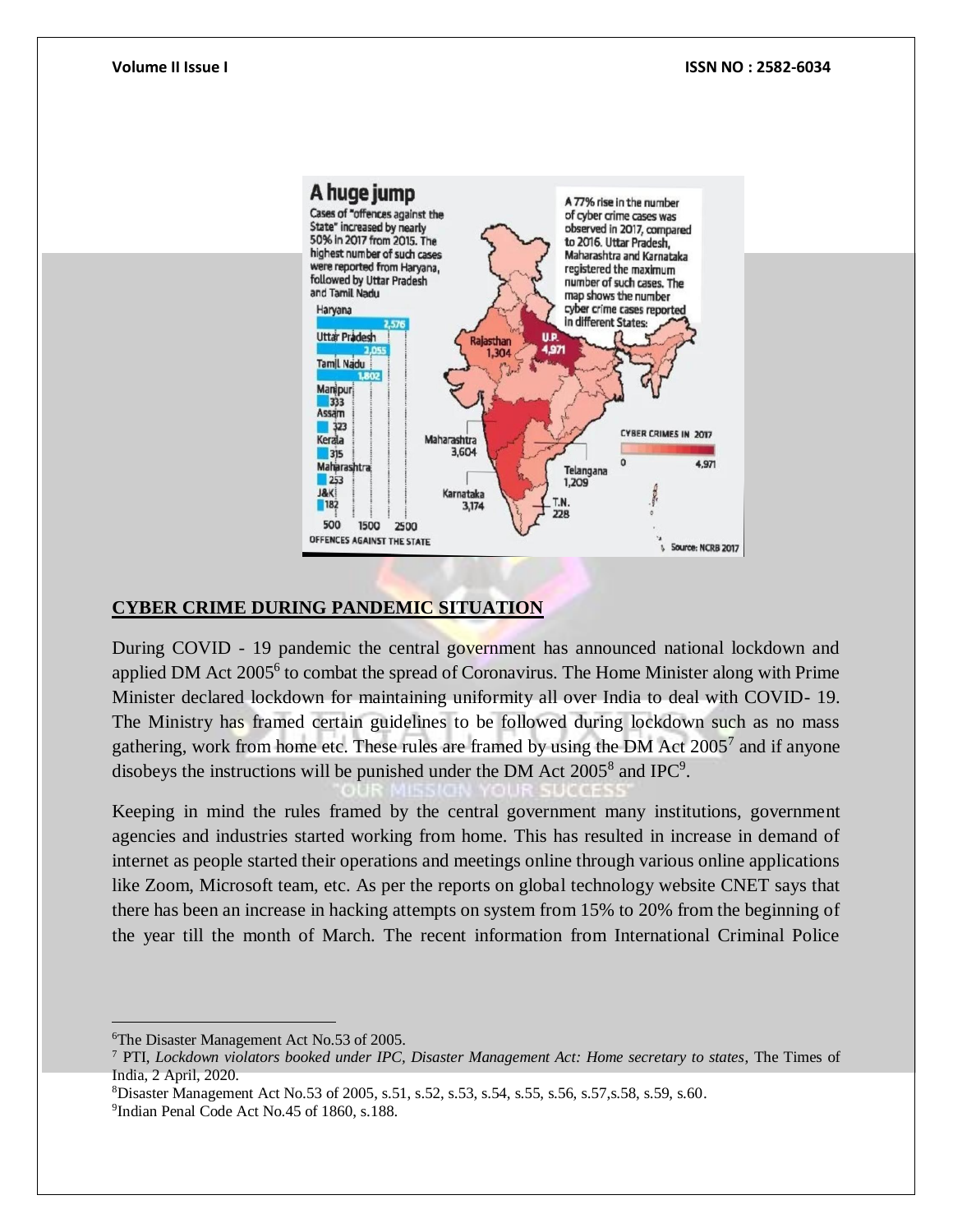### **Volume II Issue I ISSN NO : 2582-6034**

Organization (INTERPOL)<sup>10</sup> stated that the attackers are trying to extract the crucial information from medical institutions and hospitals in 194 countries including India.

As per the Business leaders and other decision makers there are high chances of losing confidential data during the COVID - 19. The cyber attackers are targeting the citizens` wallets and also their personal data. There has been growth in financial cyber crimes including frauds using cards and e - wallet. The government is taking various steps to strengthen the surveillance and legal frameworks against the attackers during Pandemic situation. In this, common people are easily getting exploited by the perpetrators as they are not aware about cyber related crimes. According to the report of National Cyber Security Coordinator (NCSC) the cyber criminals have introduced thousands of "fraud portals" on Coronavirus. These sites have tempted thousands of Indians eager to donate and give their contribution to fight against Coronavirus. The government is taking steps to put a control over online frauds. According to the Union Minister of State for Home Affairs G. Krishan Reddy said that the government has constituted an Inter-ministerial committee regarding phone frauds with the stakeholder organization.

The Pandemic situation has also posed lots of challenges for women especially for the professional women`s who are working from home for a long period of time and are harassed by the offender while performing their job. Many women approached to the experts for seeking guidance for reporting complaint of sexual harassment. According to Akancha Srivastava founder of Akancha against Harassment stated that women are playing a role of victim and are harassed in subtle way by their boss and colleagues. Also, women are worried about their job security and are in dilemma as to whether to speak or not. As a result many of them overlook the indecent approach coming towards them and try to make compromise with the situation. The National Commission for Women (NCW) stated that there has been a down fall in the reporting of complaint because many women don`t wish to engage themselves into official complaints and wish to consult what they can do in such issues.<sup>11</sup> Along with this some employee women are facing problem with their colleagues as they are inappropriately dressed up during the virtual communication that makes them feel uncomfortable.According to Vineet Kumar, founder president of cyber peace foundation said that during lockdown the cases of "sextortion "has increased. The people are forgetting their securities and easily get connected without thinking on social networking site. Vandana Verma, the founder of InfoSec girls said that when the whole country is working from home the cyber criminals have become craftier and innovative in the technologies. Also, there are lots of fake profiles; online stalking and cyber bullying are also intimidating.

<sup>10</sup>Puniti Pandey, *Massive shift to digital space increases the need for cyber security experts*, Times of India, 28 May, 2020.

<sup>11</sup>PTI, *Covid-19 lockdown: working women complain "online" sexual harassment*, The New Indian express, 1 June, 2020.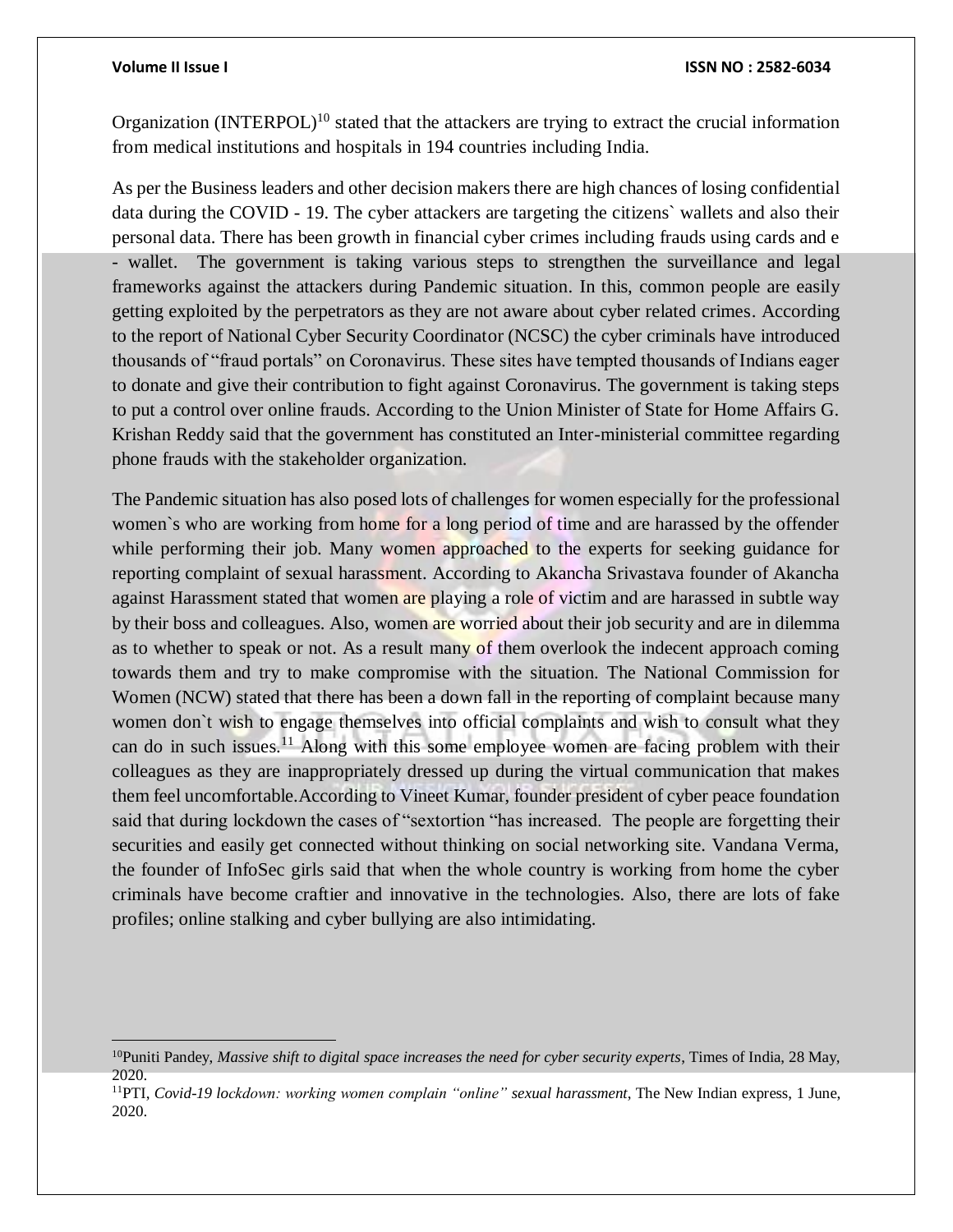l

According to CSC e - Governance Services India that holds the license of providing internet services declared that there has been an increase in data consumption from 2.7 terabyte (TB) to 4.7 TB from  $10^{th}$  March till  $30^{th}$  March,  $2020$ .<sup>12</sup>

### **LACK OF AWARENESS: A MAJOR PROBLEM**

The main problem of increase in cyber crime is due to lack of public awareness related to internet. In today`s world People are dependent on internet for various purposes like online shopping, online payments, e - business and online studies etc. Modernization has improved the technology but also increased the level of risk for the common public. Cyber vulnerabilities have become a sensitive and a matter of concern for the world. People take internet for grant and never think before giving their personal data to any application. Sometimes these applications grasp all the confidential data and use it maliciously.

Cyber stalking is one of the major problems that a female face in her life and in most of the cases they never approach to the police or court for getting justice. As per the reports there has been a significant increase in complaints related to cybercrime against children and women during lockdown. According to Rekha Sharma, chairperson of National Commission for Women (NCW) said that there is a lack of awareness among the women about where to reach out and about the safety measures that needs to be considered in order to be safe and secure on cyber space. She advised that women should not upload any personal detail or pictures on social media.<sup>13</sup> Also, the cyber experts mentioned that the cases are just "the tips of iceberg" as most of the women are afraid of reporting. Cyber stalking is a shameful act against the society and also towards the humanity that disrupts or can cause profound harm on the physical and mental condition of the women. This issue is not restricted only to India but it's a global problem that gives rise to injustice towards the women as they are the vulnerable part of the society.

Moreover, there are many other cybercrimes that are creating destruction and making an unsafe environment for the citizens like hacking, malware, phishing etc. Further, it was noticed that the hackers steal money and send it to other hacked digital wallets so that they can`t be traced back easily. There are many links or unknown applications which contains malware that gives the attacker an access to hack the device and access to control. Generally, people have a misconception that the applications available at Google or Apple store are secured however that`s not necessary. As it was found recently that there are many applications on play store which have malware and were using to steal all the confidential information. Even in many cafes the Wi - fi facilities are

<sup>12</sup> PTI, *Significant increase in cyber crime against women during lockdown: Experts*, Economic Times, 2 May, 2020.

<sup>13</sup> PTI, *Significant increase in cyber crime against women during lockdown: Experts*, Economic Times, 2 May, 2020.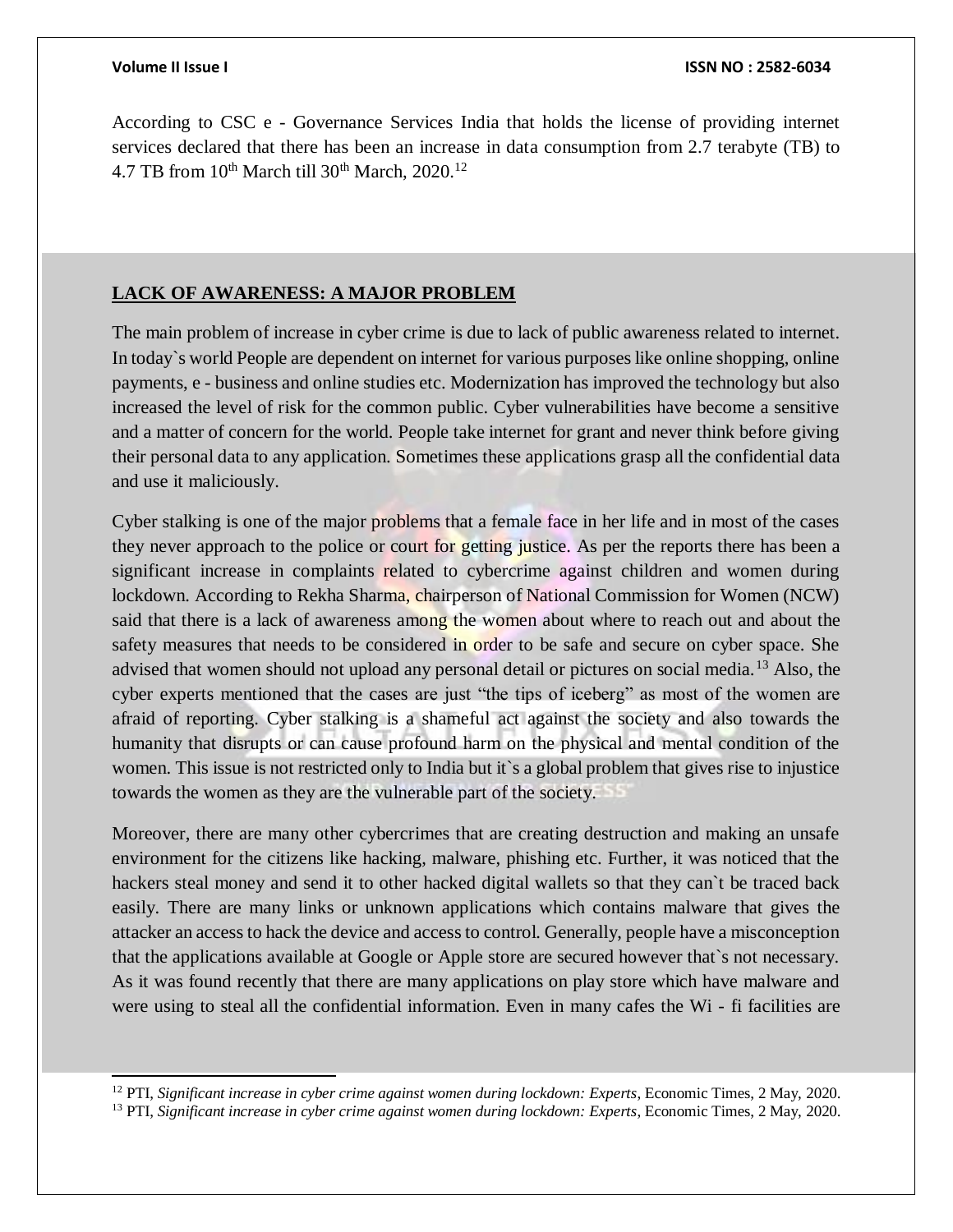used by the customers that are not safe as there are high chances of hacking because they are not properly equipped in terms of security.<sup>14</sup>

There are around more than 60 Crore internet users in India out of which 29 Crore are in rural areas. However, the people who are living in urban and developed areas are much aware of cybercrime then the rural area. In rural areas people are not much educated to handle and understand the criticalness of cybercrime. As a result, they are trapped by the attackers and sometimes founds difficult to recover.

Keeping in mind the interest of the general public the government has framed various laws for the protection of the citizen`s especially for the weaker ones and is trying to create sensitization on cybercrime and cyber security. Along with this, people should also take all the effective and protective measures on social networking sites especially before accepting any friend request from unknown. Moreover, it should be the duty of the women to not to overlook any attack by the offender that can cause harm to them.

# **STRINGENT CYBER SECURITY LAWS: AN EMERGING NEED**

Due to advancement in cyber space the cyber vulnerabilities have gathered the attention of whole world. As per the reports India comes on second rank in most cyber attacked countries in the world. Recently it was observed that there are numerous cyber related crimes committed by the offenders during COVID - 19 like child pornography, cyber stalking, hacking, identity theft, online scams etc. These malicious practices are creating an anxiety or threat for the citizen's especially for the woman who suffers humiliation and harassment on cyber space. The crimes like cyber stalking and bullying can be committed through sending, sharing insensitive or posting malicious content against women and causes a severe mental health issue. Cybercrime has become a huddle in the development and security of any nation as it hampers the individual privacy and rights. Cybercrime against women and children such as pornography, stalking, harassment has become a matter of concern. Child pornography is a heinous crime as it destroys the dignity and raises question on the safety and security of children below the age of 18years. During lockdown the research on child pornography was done by the Indian Child Protection Fund (ICPF) shows that there has been increase in demand for "child porn", "teen sex video".<sup>15</sup> Moreover Nivedita Ahuja, spoke person for ICPF said that the pornographic websites are playing hide and seek game with the Law and Indian Judiciary by changing their URLs.<sup>16</sup> To protect the children the government is trying to reach them and also provide security. According to RakshitTandon, cyber security expert and consultant in panel discussion at Amity University on challenges in cyberspace said that most of the cyber crimes are committed by the youth and college students. Now a child of class 6 also

<sup>14</sup>Ankush Johar, *This is how hackers can comprise your mobile wallet*, Economics Time, 3 November, 2017.

<sup>15</sup> Express New Service, *Demand for child porn increases during lockdown*, The New Indian Express, 14 April, 2020. <sup>16</sup>AmbikaPandit, *ICPF report warms of sharp raise in demand for online child pornography during lockdown*, Times of India, 14 April, 2020.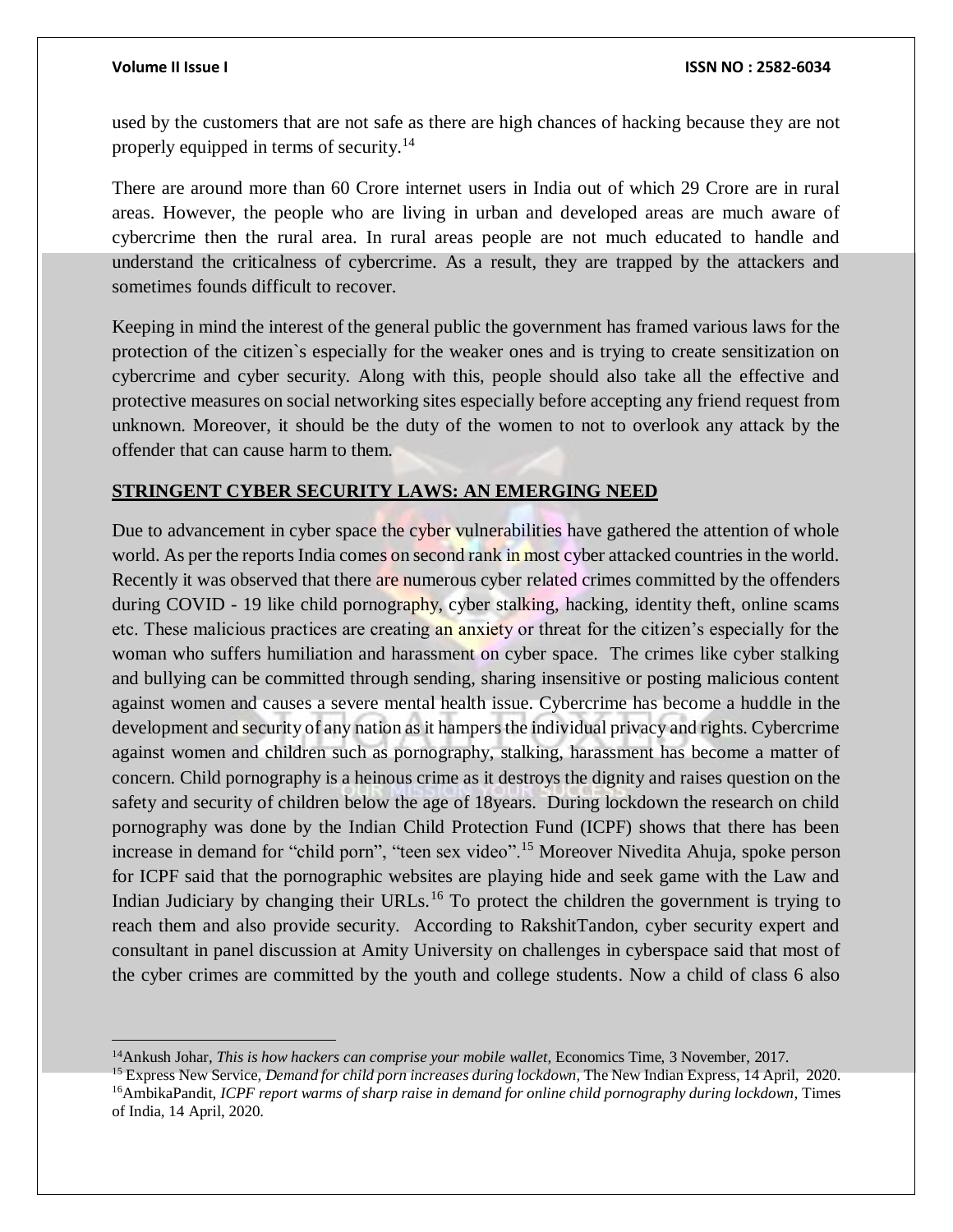knows how to hack Wi-fi password but mostly offender claims it to be ethical hacker, although there is nothing ethical hacker in the laws. $17$ 

To maintain cyber security the government came up with IT Act 2000 on17th October, 2000. The act was introduced with the motive to deal with cybercrimes and electronic commerce and is applicable to whole India. Later on, Amendment was made in 2008 to provide a strong data protection regime and also provided security of critical infrastructure. The act covers offences like hacking, data theft, illegal tampering, and denial of service.<sup>18</sup> Under IT Act amendment 2008 the protection was given against cheating by impersonating online,  $19$  identity theft.<sup>20</sup> The victims of porn can file their case in both IT  $Act^{21}$  and Penal Code.<sup>22</sup> Under IPC there is provision for wrongful loss and gains or fraudulent acts,  $^{23}$  outraging modesty of women,  $^{24}$  assault or criminal force on women to outrage her modesty,  $25$  stalking,  $26$  word or gesture or act to humiliate the modesty of the women.<sup>27</sup>

In order to protect and prevent such heinous crimes on internet the government came up with many laws and amendments under IT Act 2000, Criminal Law (Amendment) Act 2013, POCSO Act 2012<sup>28</sup> and sexual harassment of women at workplace (Prevention, Prohibition and Redressal) Act 2013. These laws are enacted to safeguard the interest of the women and children. Under POCSO act special care and attention was given against child pornography so that the children can develop and grow in safe environment. The famous recent case of "Bois Locker Room" had 22 members out of which 2 are college students. In this case the boys were planning to commit a gang rape of a classmate and have photos of school girls posted on Instagram multiple of screenshots were shared on social networking sites before the police took cognizance and register case under IPC and IT Act 2000. According to the reports the minors were booked under the Juvenile Justice Act.<sup>29</sup>

Further During the lockdown many women have complained regarding the indecent messages, pictures and inappropriately dressed up male employees in the virtual meetings that make them feel uncomfortable in the discussion. Also, they are been called up by their boss at midnight for small works that can be easily handled through mail. These offences make them mentally and emotional disturbed and sometimes they lose their confidence on social media. According to National Commission for Women (NCW), 54 complaints were received in the month of April

<sup>17</sup> PTI, *One cyber crime takes place every 10 minutes in NCR: Experts*, Economics Times, 1 September, 2017.

<sup>&</sup>lt;sup>18</sup> Information Technology Act No. 2000, s.66; s.43.

<sup>&</sup>lt;sup>19</sup> Information Technology Act No.2000, s.66C.

<sup>20</sup> Information Technology Act No.2000,s.66D.

<sup>&</sup>lt;sup>21</sup> Information Technology Act No. 2000, s. 66E; s. 67; s. 67A.

 $22$  Indian Penal Code Act No.45 of 1860, s.67A;s.67B.

<sup>23</sup> Indian Penal Code Act No.45 of 1860 , s.463; s.464; s.465; s.466; s.467; s.468; s.469; s.470; s.471.

<sup>&</sup>lt;sup>24</sup>Indian Penal Code Act No.45 of 1860, s.354.

 $25$  Indian Penal Code Act No.45 of 1860, s.354(A).

 $^{26}$  Indian Penal Code Act No.45 of 1860, s.354(D).

 $27$  Indian Penal Code Act No.45 of 1860, s.509.

<sup>28</sup> The Protection of Children from Sexual Offence Act, (32 of 2012).

<sup>&</sup>lt;sup>29</sup>HT Correspondent, 20 boys from 4 reputed Delhi –NCR school part of lewd chat club, 6 May, 2020.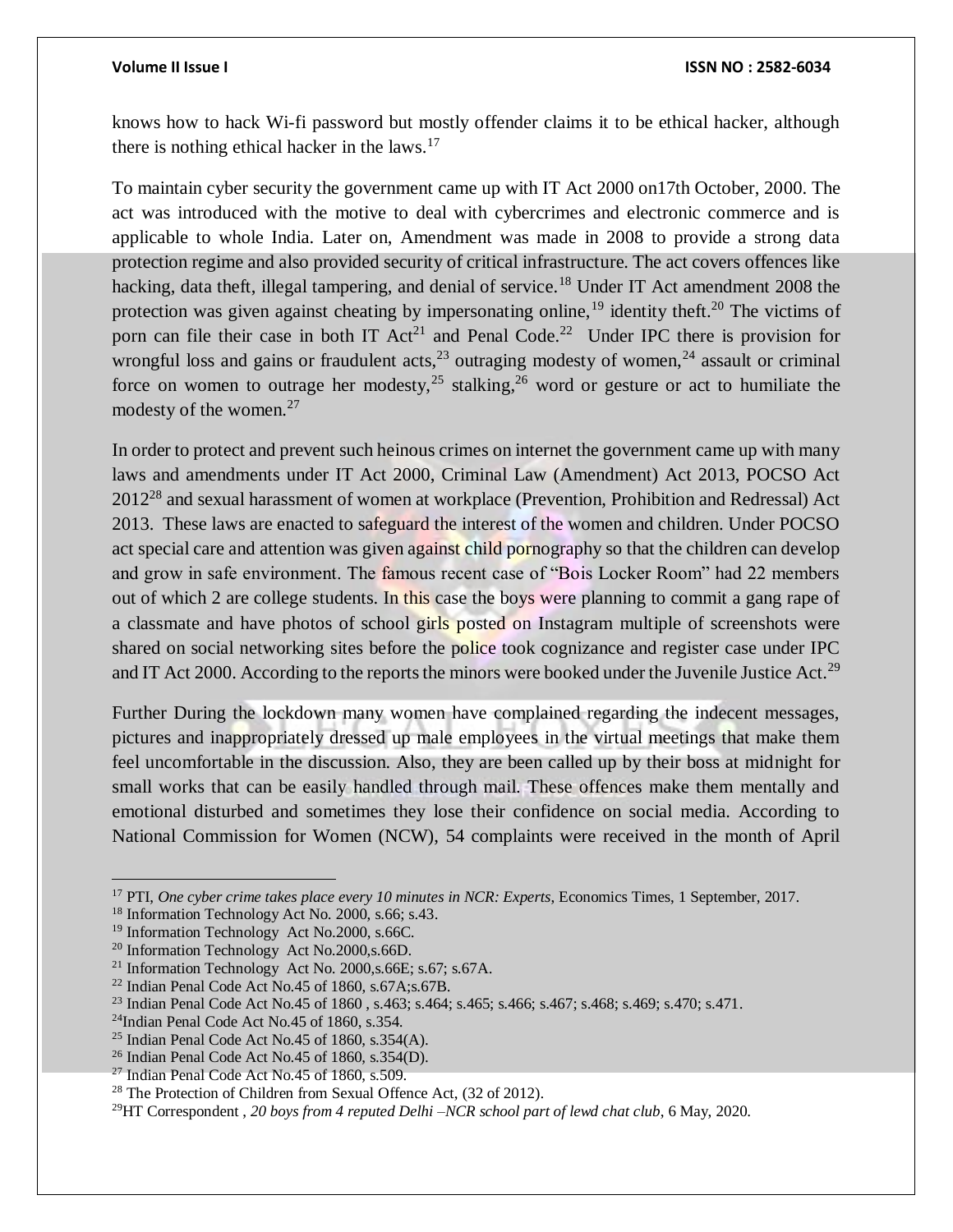while 34 and 21 were reported in the month of March and February respectively. The cyber expert mentioned that around 412 genuine complaints were filled on cyber abuse from March till April. Out of which there are 396 complaints are serious in nature like unsolicited obscene pictures, indecent exposure, ransom demand, malicious email claiming their accounts are hacked, blackmailing related etc.<sup>30</sup>

But the question which comes into picture is that "Are the laws really creating any deterrence in the minds of cyber attackers?"

# **NEED FOR EFFECTIVE REPORTING BY POLICE**

Police are the source of maintaining peace and harmony in the society by taking harsh and necessary steps to reduce the crime rate within the territory of India as per the law. They are the public servants whose aim is to implement and play a proactive role in detecting the cases along with its investigation. It should be the duty of the police officer to report the cases and take all the effective measures in providing Justice. However, it was observed that sometimes the women are harassed by the police officers or face hostility and are given alternative options to avoid reporting. Moreover, women sometimes feel that complaint against police personnel is very difficult as these officers are in powerful position to negotiate and because of this reason they prefer not to approach to them. Hence, it is essential to sensitize the police officers and also monitor their work so that the victim should not suffer misbehavior from the officer side. And in case if the police neglects to report or investigate then the strict action should to taken to ensure that such acts won't happen in future. Also, it should be the duty of the police officers to guide the victims about not to make any delay in reporting the case as it becomes harder to prove the commencement of crime. According to NCRB 2018 data, there are 12,947 cases of stalking were reported out of which 9,438 were new and rest 3,505 cases are from previous years. Hence, it urgent to aware both police and public to raise voice against any sexual assault or harassment.

# **CYBER BASED EDUCATION: TO STRENGHTEN THE CYBER SECURITY**

Cyber security is the urgent and crucial need of the hour for the nation in order to eliminate or eradicate the cybercrime. The issues related to cybercrime can only be handled through spreading and creating sensitization on cyber related education, crimes and judicial mechanism introduced by the established laws. As per the data there is a scarcity of professional in the field of cyber security in India where the government is trying to digitalize everything. The cyber security is an important and crucial call for the nation as through this we can secure our personal data from any attack. These cyber security professionals are the persons who protect the servers, networks and other hardware and data from any cyber - attack. They identify risk and conduct ethical hacking to test for vulnerability or do research on new type of cyber crime. These cyber security professionals

 $\overline{a}$ <sup>30</sup> PTI, *Significant increase in cyber crime against women during lockdown: Experts*, Economic Times, 2 May, 2020.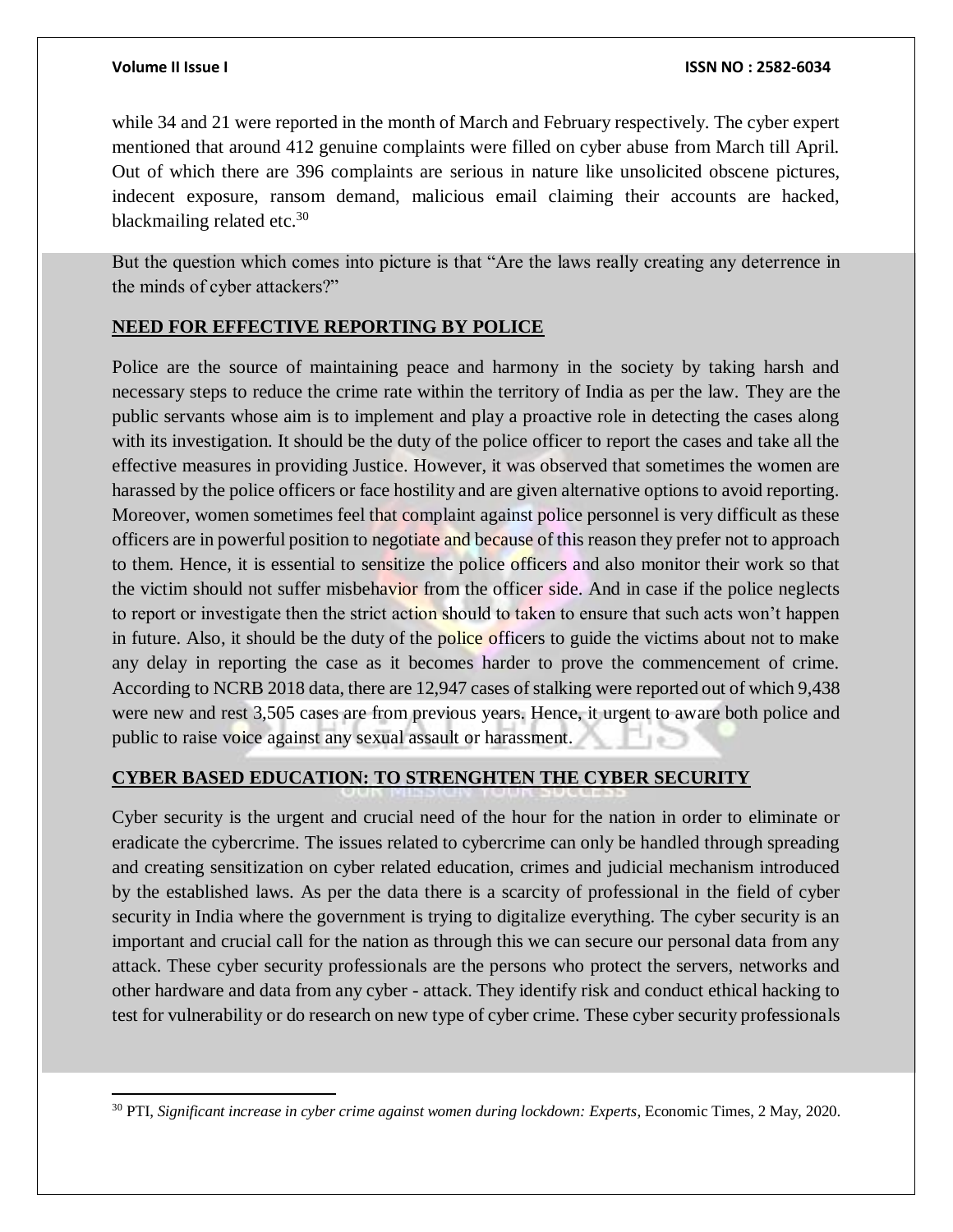help the government and organizations to develop solution and secure their data.<sup>31</sup> Further the women who are facing the issues related to cybercrime can take the help and consultation from National Commission for Women (NCW).

With this growing fear the institutions and various coaching institutions started providing courses for the students and professionals on cyber security. The Indian Institute of Technology (IIT) has organized a comprehensive cyber security course to safeguard public interest. The students who are interested to make their career in cyber security must have a good understanding of programming and networking. They should be motivated to pursue a career in this field and should carefully choose the courses along with universities. It is important for the government and universities to train the student by exposing them to the real-life situations through projects, internships etc. This will enhance their learning and also encourage them to find the solutions of such problems. Moreover, it will help many organizations and government to move toward digitalization of India by safeguarding the information in cyber space. There are five top free courses available during lockdown for the students who are interested and want to explore a career in cyber space are- springboard: foundation of cyber security, IT fundamental for cyber security, great learning academy: introduction to Information security, Stanford school of engineering: introduction to web security, ex.: introduction to cyber security.<sup>32</sup>

Further, there has been an exponential growth in cyber security training and the government has released the first National cyber security policy directing to raise the number of cyber security officials. As per the data the number of cyber security professionals has increased from five Lakh to 35- 40 Lakhs in 2020.And recently after 34 years the Ministry of Education has introduced New Education Policy 2020 with more holistic way of learning for the students. The policy has introduced coding classes from class 6 onwards for the students to observe, analyze, question and record everything that can enhance the creativity and innovation skills. Coding will increase the curiosity, along with logical analytical thinking. This will push the students to stand forefront and will help the country to develop in terms of technology.<sup>33</sup>

Although the NEP 2020 has a great benefit in future and help to provide a high level of security in cyber space but at the same time it is completely on the government execution because framing policy won't help. This policy requires proper funding and training for the teachers and students to understand this paradigm shift

## **CONCLUSION**

 $\overline{a}$ 

Cyber crime is a major threat for the whole world including India. As India is the second largest country having highest data consumption requirement. Due to rapid development in the cyber

<sup>31</sup>Latika Duhan, *Emerging courses: Digital India`s growing need for cyber security experts and how to be one*, 22 May, 2020

<sup>32</sup> India Today Web Desk, *5 free cyber security courses to pursue during lockdow*n, 7 May, 2020.

<sup>33</sup> Anurag Gupta and Rajeev Tiwari, *New Education Policy 2020:Integration of coding and analytical thinking from the school level*, Hindustan Times, 13 August, 2020.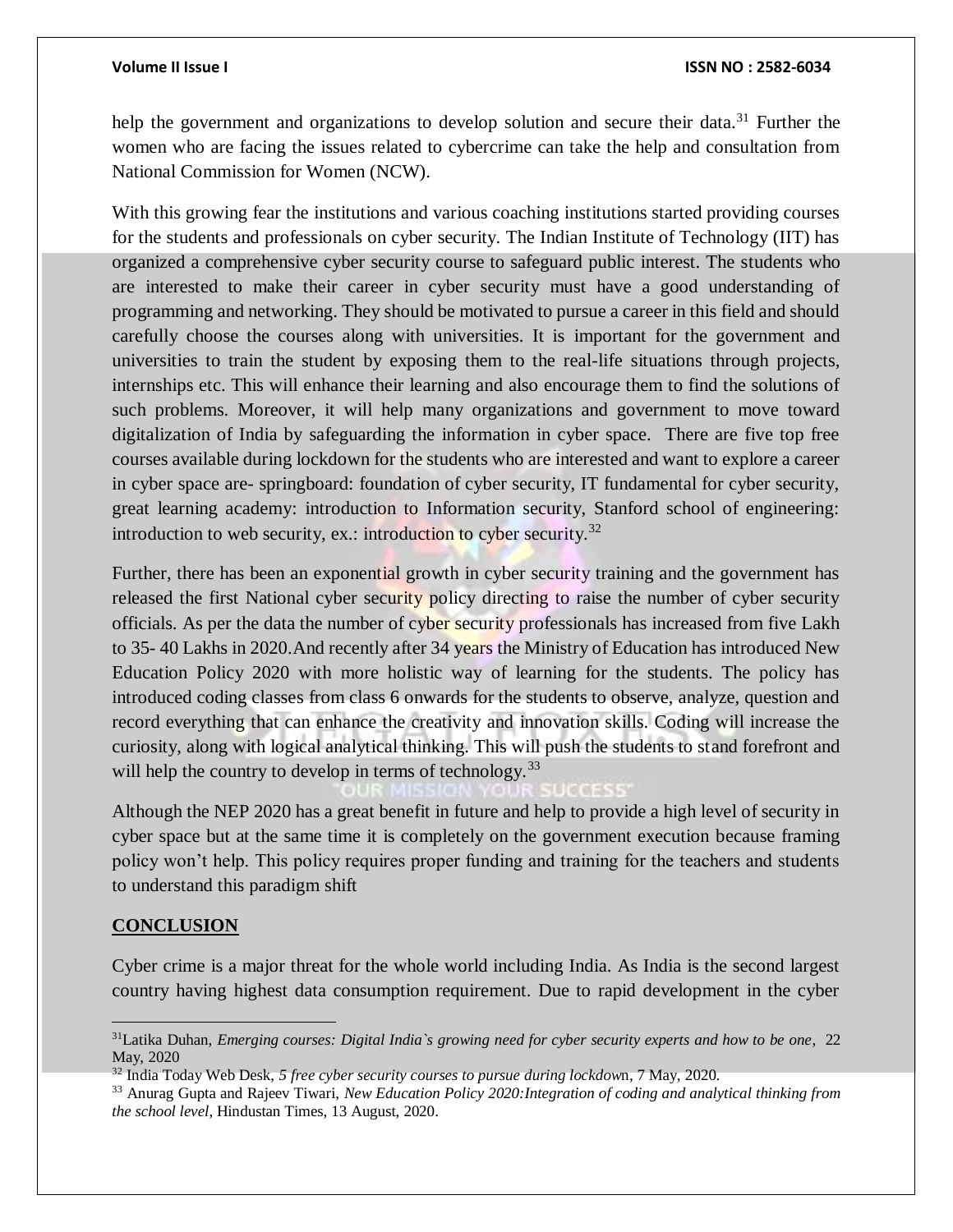space, the cyber vulnerabilities have become a serious matter. The government has introduced many laws and policies for strengthening the cyber security in India. Many amendments were also made but in spite of having so much protective measures the cyber crimes are increasing especially during lockdown. There are many cases which came up related to fraud, stalking, hacking, Child pornography etc. It has hampered the safety and security terms of the citizen`s especially the women. This shows that we are still lacking behind in terms of cyber security.

## **SUGGESTION**

Cyber crime has become a menace for the society and nation's safety and security. It is important for the person to maintain some security while using internet. They should think before installing or responding to e-mail or giving any confidential data. It is essential for the women to think before accepting friend request, giving personal information or sending picture to another person. Every person should keep on changing their passwords and think before installing any application. Never open the bank page in the phone because if the phone is already compromised, then it would be easier for the hacker to steal the financial transactions along with OTP. It is important for the humans to understand the sensitivity of the internet along with this the police should also take some effective steps against criminals. Moreover, it is important for the government to keep a check over cyber criminals and make stringent laws against them. The government should also take the initiative to create more stringent laws and ensure awareness in the public regard cyber law and types of cyber crimes. Apart from awareness programme there is an urgent need to establish cyber related courses in the institutions as India requires more minds to tackle such problems and also help in boosting the nation`s security. Although the government has recently announced NEP 2020 that covers coding from class 6 onwards in the schools. But again, the question comes on its execution then only it will be impactful and will lead to growth in technology. Otherwise simply framing won't work for that there should be proper funding is required in education area along with training. It is required from the female to come out of patriarchal thinking and report against cyber stalking by take the help from National Commission of Women.

## **REFERENCE**

[https://www.thehindu.com/news/national/Amended-IT-Act-to-prevent-cyber-crime-comes-into](https://www.thehindu.com/news/national/Amended-IT-Act-to-prevent-cyber-crime-comes-into-effect/article16888817.ece)[effect/article16888817.ece](https://www.thehindu.com/news/national/Amended-IT-Act-to-prevent-cyber-crime-comes-into-effect/article16888817.ece)

[https://www.hindustantimes.com/mumbai-news/cyber-police-issues-advisory-on-cyber-crimes](https://www.hindustantimes.com/mumbai-news/cyber-police-issues-advisory-on-cyber-crimes-amid-lockdown/story-0tDnAdHq4u5w7fAcdsUz0O.html)[amid-lockdown/story-0tDnAdHq4u5w7fAcdsUz0O.html](https://www.hindustantimes.com/mumbai-news/cyber-police-issues-advisory-on-cyber-crimes-amid-lockdown/story-0tDnAdHq4u5w7fAcdsUz0O.html)

[https://m.economictimes.com/tech/ites/only-cyber-security-jobs-at-it-firms-are-covid-19-virus](https://m.economictimes.com/tech/ites/only-cyber-security-jobs-at-it-firms-are-covid-19-virus-proof/articleshow/75707342.cms)[proof/articleshow/75707342.cms](https://m.economictimes.com/tech/ites/only-cyber-security-jobs-at-it-firms-are-covid-19-virus-proof/articleshow/75707342.cms)

[https://www.thehindu.com/sci-tech/technology/december-2019-tips-from-india-cybercrime](https://www.thehindu.com/sci-tech/technology/december-2019-tips-from-india-cybercrime-experts-on-security-social-media-phishing-privacy/article30379212.ece)[experts-on-security-social-media-phishing-privacy/article30379212.ece](https://www.thehindu.com/sci-tech/technology/december-2019-tips-from-india-cybercrime-experts-on-security-social-media-phishing-privacy/article30379212.ece)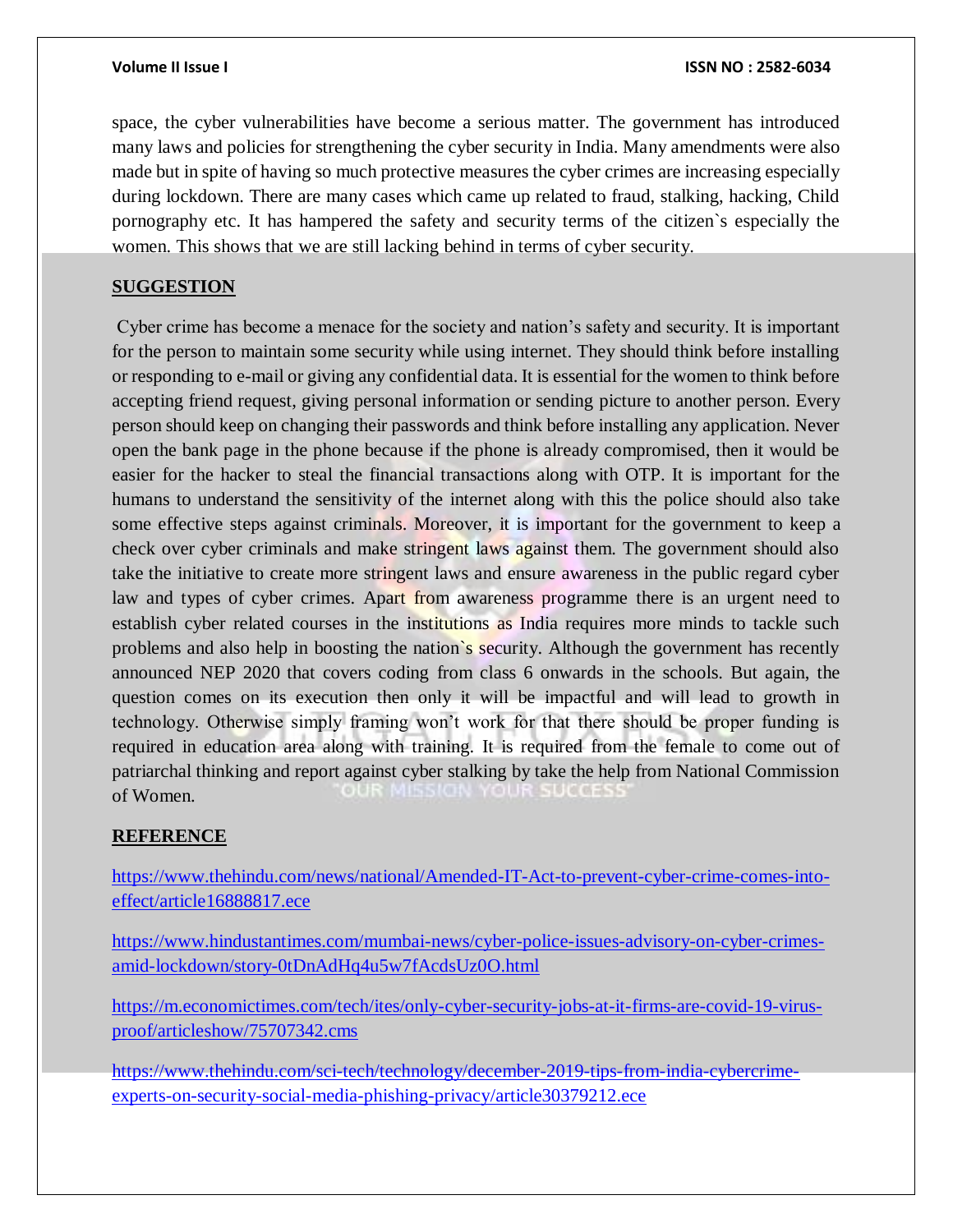<https://www.toppr.com/guides/business-laws-cs/cyber-laws/cyber-appellate-tribunal/>

[https://indianexpress.com/article/cities/pune/in-maharashtra-400-cyber-crime-cases-filed-on](https://indianexpress.com/article/cities/pune/in-maharashtra-400-cyber-crime-cases-filed-on-covid-issues-most-on-hate-speech-communal-accusations-6419881/)[covid-issues-most-on-hate-speech-communal-accusations-6419881/](https://indianexpress.com/article/cities/pune/in-maharashtra-400-cyber-crime-cases-filed-on-covid-issues-most-on-hate-speech-communal-accusations-6419881/)

[https://www.hindustantimes.com/cities/37-cybercrime-cases-registered-in-pune-region-during](https://www.hindustantimes.com/cities/37-cybercrime-cases-registered-in-pune-region-during-lockdown-period/story-3aw80FX4bUSOBSKzrGsn7M.html)[lockdown-period/story-3aw80FX4bUSOBSKzrGsn7M.html](https://www.hindustantimes.com/cities/37-cybercrime-cases-registered-in-pune-region-during-lockdown-period/story-3aw80FX4bUSOBSKzrGsn7M.html)

[https://www.thehindu.com/news/national/andhra-pradesh/state-firm-on-ending-cybercrime](https://www.thehindu.com/news/national/andhra-pradesh/state-firm-on-ending-cybercrime-against-women-says-sucharita/article30040624.ece)[against-women-says-sucharita/article30040624.ece](https://www.thehindu.com/news/national/andhra-pradesh/state-firm-on-ending-cybercrime-against-women-says-sucharita/article30040624.ece)

[https://m.economictimes.com/tech/internet/sc-seeks-centres-reply-on-plea-for-ban-on-zoom-app](https://m.economictimes.com/tech/internet/sc-seeks-centres-reply-on-plea-for-ban-on-zoom-app-until-appropriate-legislation-is-put-in-place/articleshow/75891148.cms)[until-appropriate-legislation-is-put-in-place/articleshow/75891148.cms](https://m.economictimes.com/tech/internet/sc-seeks-centres-reply-on-plea-for-ban-on-zoom-app-until-appropriate-legislation-is-put-in-place/articleshow/75891148.cms)

[https://www.thehindu.com/news/cities/mumbai/sexual-harassment-what-the-police-want-you-to](https://www.thehindu.com/news/cities/mumbai/sexual-harassment-what-the-police-want-you-to-know/article17763619.ece)[know/article17763619.ece](https://www.thehindu.com/news/cities/mumbai/sexual-harassment-what-the-police-want-you-to-know/article17763619.ece)

[https://www.hindustantimes.com/delhi-news/no-conviction-in-150-sexual-harassment](https://www.hindustantimes.com/delhi-news/no-conviction-in-150-sexual-harassment-complaints-against-delhi-police-staff/story-fA1Az18vxegU9KI72TlGgI.html)[complaints-against-delhi-police-staff/story-fA1Az18vxegU9KI72TlGgI.html](https://www.hindustantimes.com/delhi-news/no-conviction-in-150-sexual-harassment-complaints-against-delhi-police-staff/story-fA1Az18vxegU9KI72TlGgI.html)

[https://indianexpress.com/article/cities/mumbai/mumbai-senior-official-of-top-media-house](https://indianexpress.com/article/cities/mumbai/mumbai-senior-official-of-top-media-house-booked-on-charges-of-sexual-harassment-6575611/)[booked-on-charges-of-sexual-harassment-6575611/](https://indianexpress.com/article/cities/mumbai/mumbai-senior-official-of-top-media-house-booked-on-charges-of-sexual-harassment-6575611/)

<https://www.thehindu.com/opinion/Readers-Editor/cyberbullying-must-stop/article32254166.ece>

<https://lexlife.in/2020/05/21/law-regarding-cyber-bullying-in-india/>

[https://www.hindustantimes.com/more-lifestyle/coronavirus-pandemic-as-work-has-moved](https://www.hindustantimes.com/more-lifestyle/coronavirus-pandemic-as-work-has-moved-home-so-has-bullying-harassment/story-5Z0HCEVwLWuIvAWyighAlM.html)[home-so-has-bullying-harassment/story-5Z0HCEVwLWuIvAWyighAlM.html](https://www.hindustantimes.com/more-lifestyle/coronavirus-pandemic-as-work-has-moved-home-so-has-bullying-harassment/story-5Z0HCEVwLWuIvAWyighAlM.html) EEU CHALLE

[https://www.newindianexpress.com/nation/2020/jun/01/covid-19-lockdown-working-women](https://www.newindianexpress.com/nation/2020/jun/01/covid-19-lockdown-working-women-complain-of-online-sexual-harassment-say-experts-2150824.html)[complain-of-online-sexual-harassment-say-experts-2150824.html](https://www.newindianexpress.com/nation/2020/jun/01/covid-19-lockdown-working-women-complain-of-online-sexual-harassment-say-experts-2150824.html)

[https://www.newindianexpress.com/cities/kochi/2020/jun/05/odd-hours-cyber-stalking-teachers](https://www.newindianexpress.com/cities/kochi/2020/jun/05/odd-hours-cyber-stalking-teachers-struggle-to-cope-with-online-classes-2152384.html)[struggle-to-cope-with-online-classes-2152384.html](https://www.newindianexpress.com/cities/kochi/2020/jun/05/odd-hours-cyber-stalking-teachers-struggle-to-cope-with-online-classes-2152384.html)

[https://www.thequint.com/voices/opinion/the-dark-world-of-cyberstalking-and-how-the-law](https://www.thequint.com/voices/opinion/the-dark-world-of-cyberstalking-and-how-the-law-cant-protect-us)[cant-protect-us](https://www.thequint.com/voices/opinion/the-dark-world-of-cyberstalking-and-how-the-law-cant-protect-us)

[https://www.hindustantimes.com/mumbai-news/tops-in-cases-of-cyber-stalking-atm-related-and](https://www.hindustantimes.com/mumbai-news/tops-in-cases-of-cyber-stalking-atm-related-and-online-frauds/story-86vRas325NWRcADmCZlLuJ.html)[online-frauds/story-86vRas325NWRcADmCZlLuJ.html](https://www.hindustantimes.com/mumbai-news/tops-in-cases-of-cyber-stalking-atm-related-and-online-frauds/story-86vRas325NWRcADmCZlLuJ.html)

[https://timesofindia.indiatimes.com/city/hyderabad/victims-of-cyber-stalking-mostly](https://timesofindia.indiatimes.com/city/hyderabad/victims-of-cyber-stalking-mostly-minors/articleshow/64823238.cms)[minors/articleshow/64823238.cms](https://timesofindia.indiatimes.com/city/hyderabad/victims-of-cyber-stalking-mostly-minors/articleshow/64823238.cms)